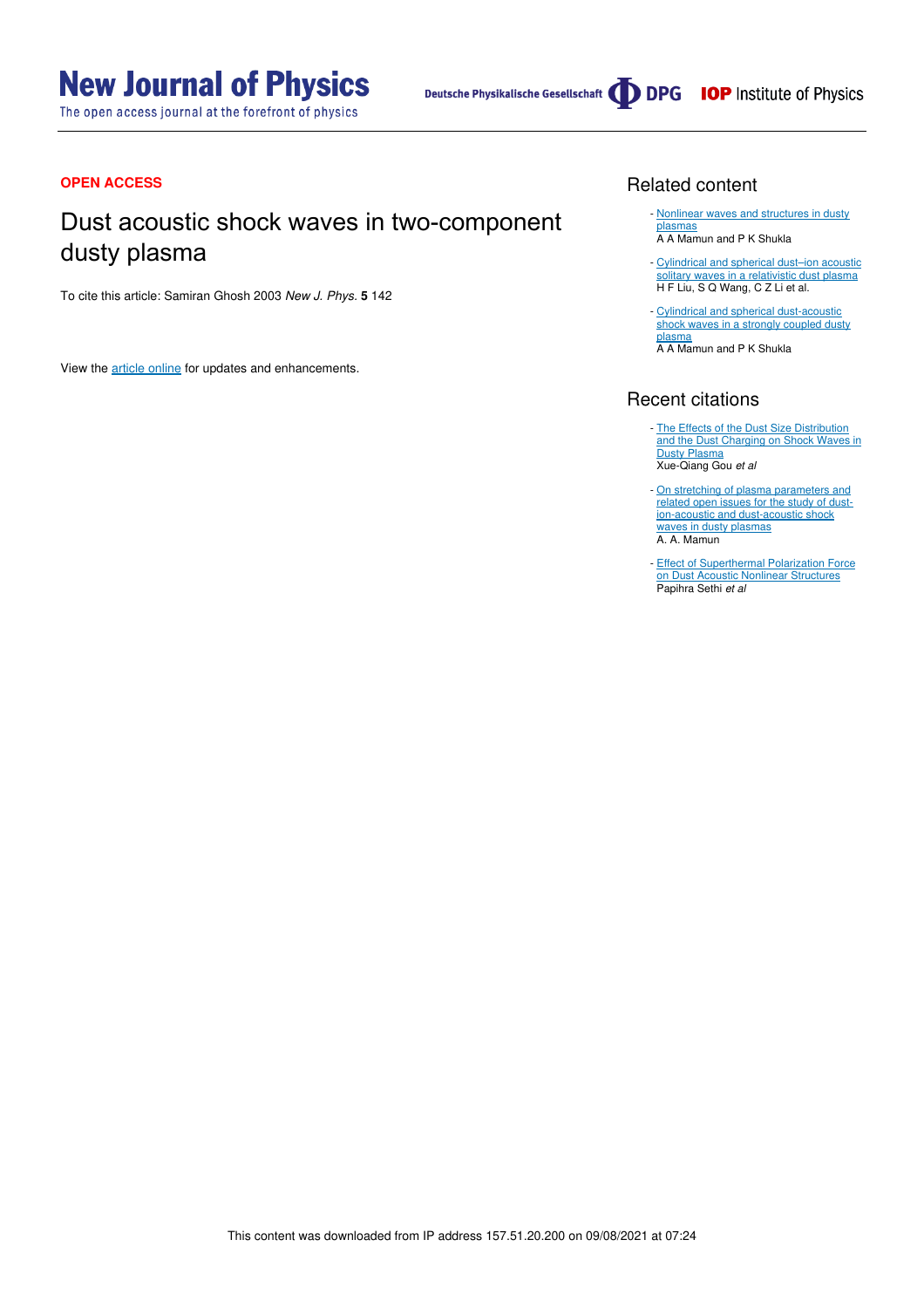

# **Dust acoustic shock waves in two-component dusty plasma**

## **Samiran Ghosh**

College of Textile Technology, Berhampore 742101, Murshidabad, West Bengal, India E-mail: sran\_g@yahoo.com

New Journal of Physics **5** (2003) 142.1–142.14 (http://www.njp.org/) Received 15 July 2003 Published 20 October 2003

**Abstract.** The effect of electron–dust collision on small-amplitude nonlinear dust acoustic (DA) waves in two-component thermal dusty plasma consisting of positively charged (due to thermionic emission) dust grains and electrons has been investigated incorporating the nonadiabaticity of dust-charge variation arising due to delays in the dust charging, i.e. due to small nonzero values of  $\omega_{\text{nd}}/v_{\text{ch}}$ , where  $\omega_{pd}$  is the dust-plasma frequency and  $v_{ch}$  is the dust-charging frequency. The propagation of small-amplitude DA waves is governed by a modified Korteweg– de Vries–Burger equation in which the Burger term arising due to the charge delay induced dissipation. Numerical investigations reveal that this equation has a shock-wave solution. Numerical investigations also reveal that in the absence of collision-induced dissipation the charge-delay-induced dissipation also causes the generation of a DA shock wave in two-component dusty plasma.

### **Contents**

|   | 1 Introduction                             | $\overline{2}$          |
|---|--------------------------------------------|-------------------------|
|   | 2 Formulation of the problem               | $\overline{\mathbf{3}}$ |
|   | 3 Nonlinear evolution equations            | 5                       |
|   | <b>4</b> Shock-wave solution               | 9                       |
|   | <b>5</b> Numerical results and discussions | 10                      |
| 6 | <b>Summary</b>                             | 13                      |
|   | <b>Acknowledgments</b>                     | 13                      |
|   | <b>References</b>                          | 13                      |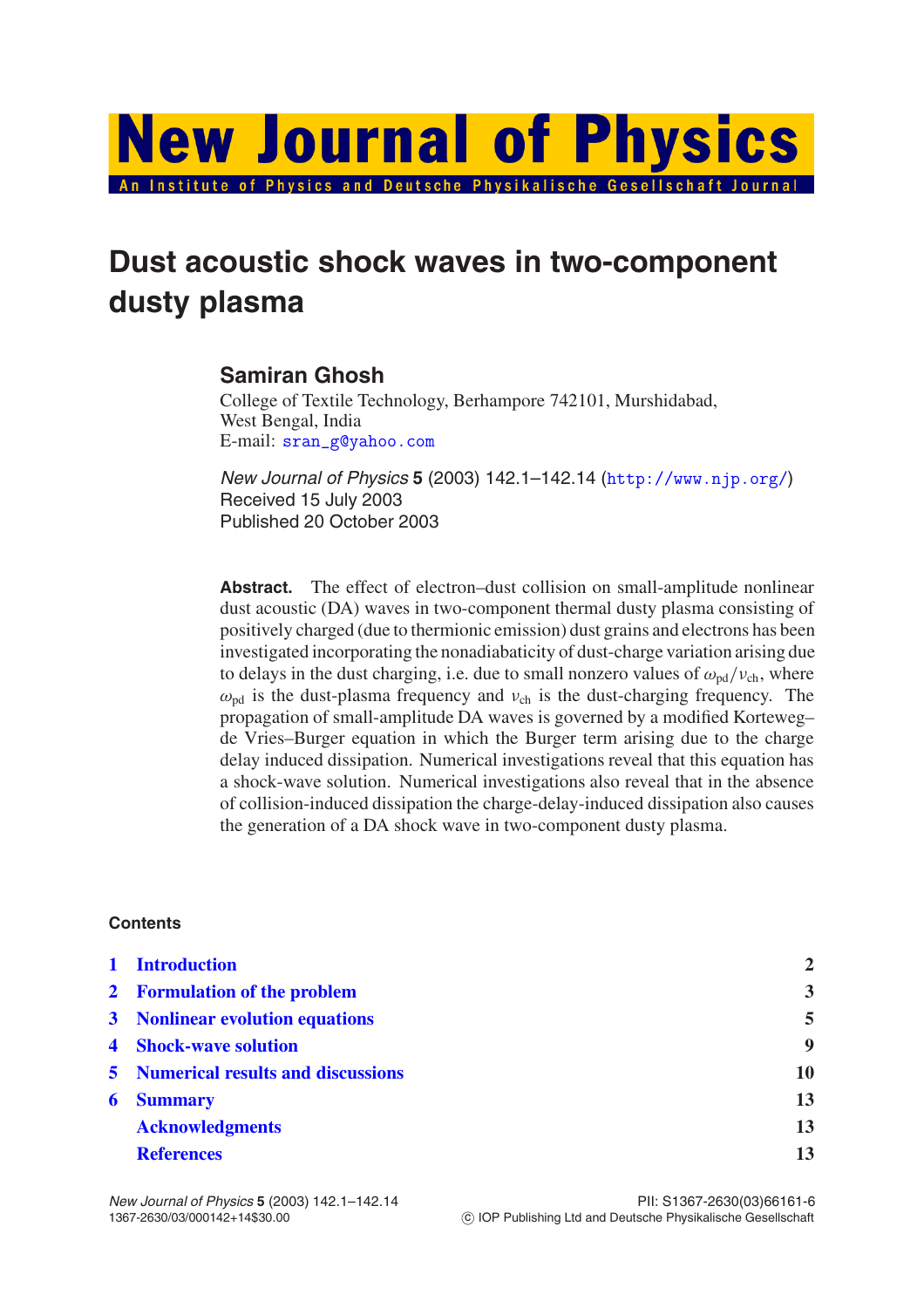#### **1. Introduction**

It is well known that low-frequency oscillations in so-called three-component 'complex' plasmas consisting of electrons, ions and negatively charged dust grains give rise to some new lowfrequency eigenmodes, e.g. 'dust ion acoustic' (DIA) [1] and 'dust acoustic' (DA) [2]. The dust grains immersed in a plasma are electrically charged. In a laboratory plasma system, the dust grains are usually negatively charged. However, in space as well as in the laboratory, dust grains can be charged positively by UV irradiation [3, 4] and by thermionic emission [5]–[7]. The charge on the dust grains is not fixed but fluctuates due to the fluctuating electric field. In a three-component dusty plasma with fluctuating dust charges and high dust densities, there also exists another wave mode called the 'dust Coulomb (DC) wave' or the 'dust electro-acoustic (DEA) wave' [8]. The damping or instabilities of the DA wave due to the effects of dust-charge variations and collisions have been studied both theoretically and experimentally [9]–[15].

The charge  $q_d$  on the dust grain is an extra dynamical variable which controls grain motion but itself must be determined from the orbit motion limited (OML) grain charging equation

$$
\frac{\omega_{\rm pd}}{\nu_{\rm ch}}\frac{\mathrm{d}q_{\rm d}}{\mathrm{d}(\omega_{\rm pd}t)}=\frac{I}{\nu_{\rm ch}},
$$

where *I* is the total current flowing to the dust grain surface,  $\omega_{pd}$  ( $=\sqrt{(q_d^2 n_{d0})/(\epsilon_0 m_d)}$ ) is the dust-plasma frequency and νch [∼∂ *I*/∂*q*d] is the dust-charging frequency. For nonzero values of  $\omega_{\rm{nd}}/\nu_{\rm{ch}}$  the linear DA wave mode in weakly coupled dusty plasma becomes damped [9]–[11]. Experimental observations [15] reveals that in inhomogeneous strongly coupled dusty plasma the DA wave becomes unstable due to the delay  $(\omega_{\text{pd}}/v_{\text{ch}} \ll 1$  but is nonzero; in the experiment in [15], it is O(10−<sup>4</sup> )) in the charging of dust grains. The nonlinear analysis of DA, DIA and DC in a weakly coupled three-component dusty plasma shows that this delay in the charging (which is usually called nonadiabatic dust-charge variations) causes a dissipation in dusty plasma. This dissipation leads to the formation of both DA shock, DC(DAE) shock waves [16] and DIA shock waves [17]–[19]. Another experimental observation [20] reveals that the DIA shock is generated due to ion–dust collision through ion viscosity [21, 22] described by the well known Korteweg– de Vries–Burger (KdVB) equation. Various researchers have investigated the basic properties of nonlinear coherent structures, namely solitons, shocks, vortices etc of DA, DC(DAE), DL and DIA waves in dusty plasma [23]–[26].

Recently Shukla [27] investigated the linear DA wave in two-component dusty plasma consisting of electrons and positively charged dust grains incorporating the dust neutral collision and dust-charge variations. Later, Khrapak and Morfill [28] reinvestigated the problem, taking into account the ionization and recombination processes on the dust surface, the electron–neutral, dust–neutral and electron–dust elastic collisions, the electron drag on dust grains, in addition to the charge variations, to generalize the result obtained by Shukla. Motivated by these two investigations, in this paper we have studied the small-amplitude nonlinear DA wave in a twocomponent thermal dusty plasma consisting of electrons and positively charge (by thermionic emission) dust grains by the reductive perturbation technique. The effects of electron–dust elastic collisions under the assumption that the collision frequency is much greater than the dust-plasma frequency (later we shall show that this assumption is justified) and nonadiabatic  $(\omega_{\text{pd}}/v_{\text{ch}})$  is small but nonzero) dust-charge variations are also incorporated. It is seen that due to the presence of electron–dust collisions and nonadiabatic dust-charge variations, the nonlinear DA wave in governed by a modified KdV–Burger (mKdVB) equation. In the absence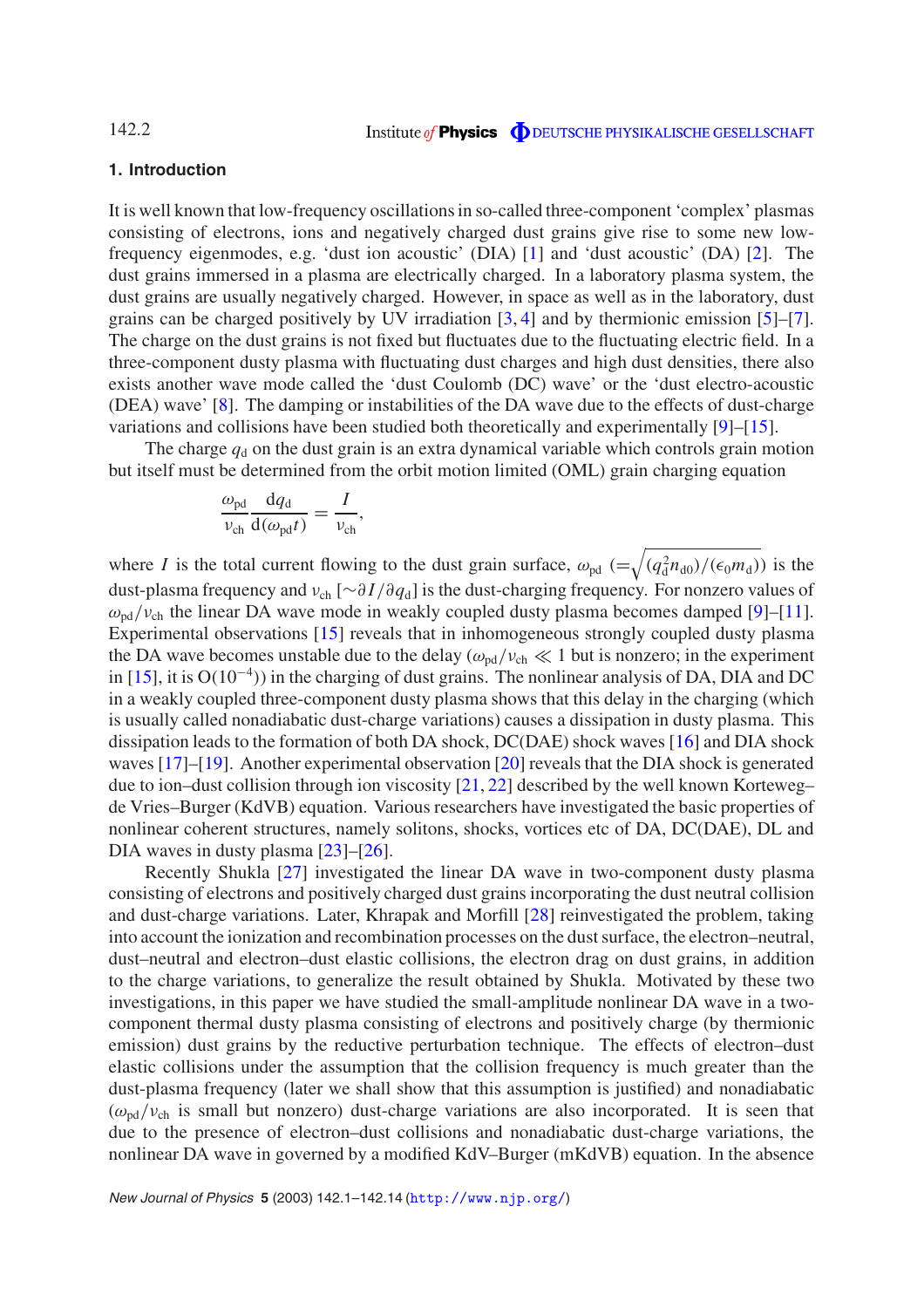of nonadiabatic dust-charge variations, this mKdVB reduces to a mKdV equation which is analogous to a nonlinear equation derived by Kakutani and Kawahara [29] for electron–ion plasma. On the other hand, in the absence of electron–dust collision, this mKdVB equation reduces to the well known KdV–Burger equation [16]. Numerical investigations show that this equation possesses a compressional shock-wave solution and depending on the magnitude of the electron–dust collision and  $\omega_{pd}/v_{ch}$ , it exhibits both monotonic and oscillatory shock.

The paper is organized as follows. Formulation of the problem is given in section 2. Section 3 deals with the nonlinear evolution equations describing nonlinear DA waves in twocomponent electron–dust plasma. The shock-wave solution of the mKdVB equation is given in section 4. Section 5 contains the numerical results and discussions. A summary of the result is given in section 6.

#### **2. Formulation of the problem**

We consider two-component, unmagnetized, nonrelativistic thermal dusty plasma consisting of positively charged dust grains and electrons. The positively charged dust grains undergo elastic collisions with the electrons. The charges on the dust grains fluctuate according to the electric field *E*. In this situation at equilibrium,  $E = 0$ , the overall charge neutrality condition becomes

$$
n_{e0} = z_{d0} n_{d0},\tag{1}
$$

where  $n_{e0}$  ( $n_{d0}$ ) is the electron (dust) equilibrium number density and  $z_{d0}e$  is the (positive) charge residing on the dust grains.

To incorporate the effect of the friction-dominated dust fluid momentum loss through electron–dust elastic collisions on the DA wave, we assume that the electron–dust collision frequency is much larger than the dust-plasma frequency. If  $R_d = -m_d n_d v'_{de}(v_e - v_d)$  and  $R_e = m_e n_e v_{\text{ed}}' (v_e - v_d)$ , are the momentum losses of dust grains and electrons per unit volume due to electron–dust elastic collisions, where  $m_d$  ( $m_e$ ) is the dust (electron) mass,  $n_d$  ( $n_e$ ) is the dust (electron) number density,  $v_d$  ( $v_e$ ) is the dust (electron) velocity,  $v'_{ed}$  and  $v'_{de}$  are the electron–dust and dust–electron collision frequency, then Krook's model suggests that

$$
R_{\rm d} + R_{\rm e} = 0 \Rightarrow \nu_{\rm de}' = \left(\frac{m_{\rm e}}{m_{\rm d}}\right) \left(\frac{n_{\rm e}}{n_{\rm d}}\right) \nu_{\rm ed}' \tag{2}
$$

where the electron–dust collision frequency [30] is given by

$$
\nu'_{\rm ed} = \frac{\Lambda z_{\rm d0}^2 e^4 n_{\rm d0}}{4\pi \epsilon_0^2 \sqrt{m_{\rm e}} T_{\rm e}^{\frac{3}{2}}} = 4\pi a^2 n_{\rm d0} V_{\rm te} z^2.
$$
\n(3)

In the above expression  $\Lambda = \ln[\sqrt{5}\lambda_{De}/z_a]$  is the Coulomb logarithm, where  $\lambda_{De}$  $\sqrt{(\epsilon_0 T_e)/(n_{e0}e^2)}$  is the electron plasma Debye length, *a* is the dust grain radius, *z* =  $(z_{d0}e^{2})/(4\pi\epsilon_{0}aT_{e})$  is the nondimensional dusty plasma parameter and  $V_{te} = \sqrt{T_{e}/m_{e}}$  is the electron thermal velocity.

The one-dimensional behaviour of the thermal plasma under consideration may be described by the following normalized equations for the two-fluid model:

$$
\frac{\partial N_{\rm d}}{\partial T} + \frac{\partial (N_{\rm d} V_{\rm d})}{\partial X} = 0 \tag{4}
$$

$$
\frac{\partial V_{\rm d}}{\partial T} + V_{\rm d} \frac{\partial V_{\rm d}}{\partial X} = Q_{\rm d} E + \delta v_{\rm ed} \frac{N_{\rm e}}{N_{\rm d}} (V_{\rm e} - V_{\rm d}) - \frac{\sigma}{N_{\rm d}} \frac{\partial N_{\rm d}}{\partial X} \tag{5}
$$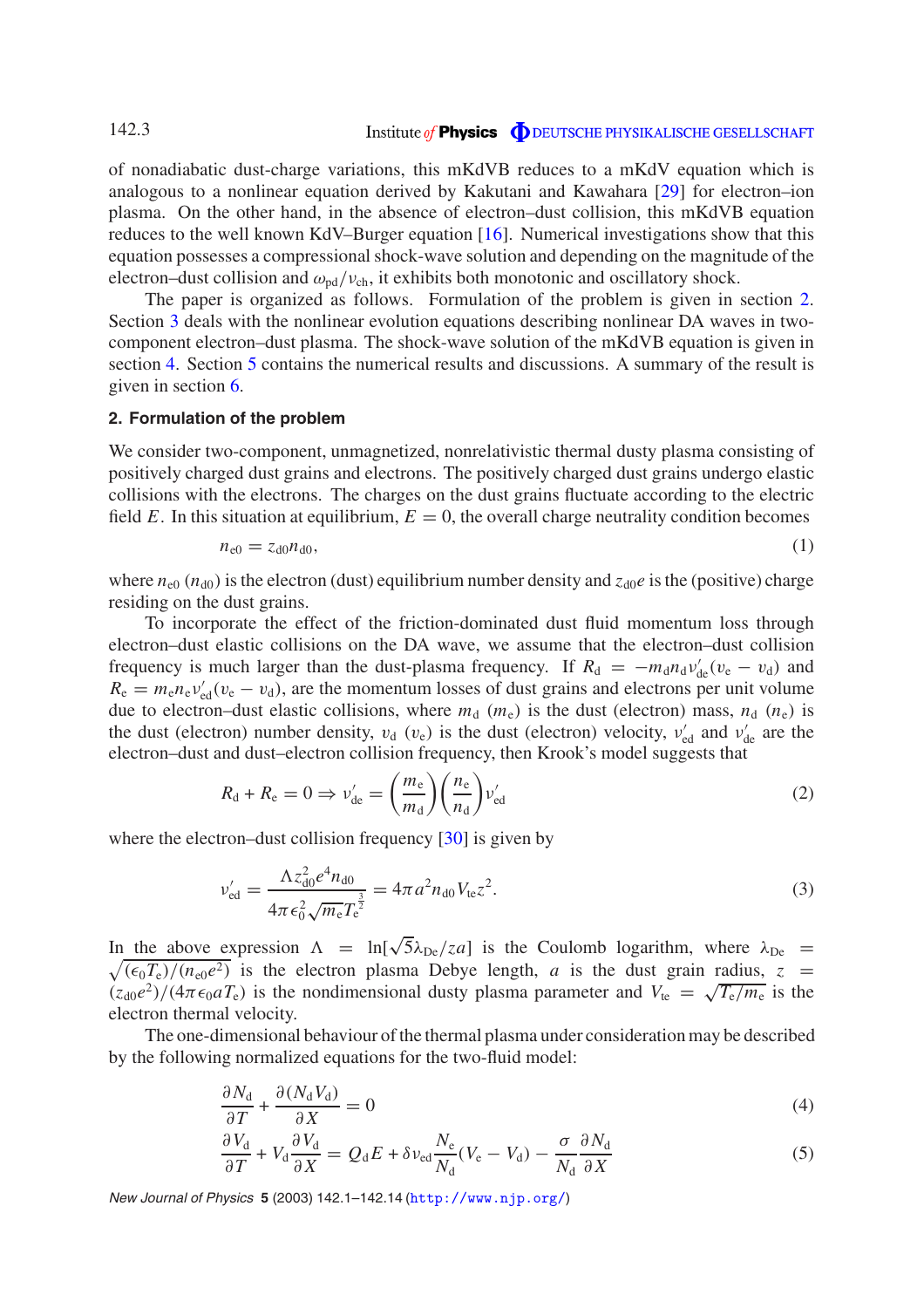$$
\delta \left[ \frac{\partial V_e}{\partial T} + V_e \frac{\partial V_e}{\partial X} \right] = -E - \frac{1}{N_e} \frac{\partial N_e}{\partial X} - \delta v_{\text{ed}} (V_e - V_d) \tag{6}
$$

$$
\frac{\partial E}{\partial X} = Q_d N_d - N_e. \tag{7}
$$

To close this system, instead of using an electron continuity equation we consider the following current displacement equation for electrons and dust fluids:

$$
\frac{\partial E}{\partial T} = N_{\rm e} V_{\rm e} - Q_{\rm d} N_{\rm d} V_{\rm d}.
$$
\n(8)

In the above set of equations  $\delta = (z_{d0}m_e)/m_d$ ,  $\sigma = T_d/(z_{d0}T_e)$ ,  $N_e = n_e/n_{e0}$ ,  $N_d = n_d/n_{d0}$ ,  $Q_d = q_d/(z_{d0}e)$  and  $q_d$  is the total charge on the dust grains. The timescale *T* is normalized in units of the dust-plasma frequency,  $\omega_{pd}$  ( $=\sqrt{(z_{d0}^2 n_{d0}e^2)/(\epsilon_0 m_d)}$ ). The normalized electron–dust collision frequency is  $v_{\text{ed}} = v'_{\text{ed}}/\omega_{\text{pd}}$ . The space scale *X* and dust velocity  $V_{d}$ , electron velocity  $V_e$  are normalized in units of electron Debye length  $\lambda_{De}$  ( $=\sqrt{(\epsilon_0 T_e)/(n_{e0}e^2)}$ ) and DA speed  $C_d$  (= $\sqrt{(z_{d0}T_e)/(m_d)}$ ). The electric field *E* is normalized by  $e/(\lambda_{De}T_e)$ .

In the dust momentum conservation equation  $(5)$ , the momentum loss due to viscous drag arising from dust–dust and dust–electron collisions through the dust viscous stress  $\eta_{de}\partial^2 v_d/\partial x^2$ is ignored compared to that from the frictional force  $v'_{de}v_d$ . This is because the ratio of the friction force to viscous stress is of the order

$$
\mathcal{O}\bigg(\frac{|\nu_{\text{de}}'v_{\text{d}}|}{|\eta_{\text{de}}\frac{\partial^2 v_{\text{d}}}{\partial x^2}|}\bigg) = \frac{\nu_{\text{de}}' \lambda_{\text{De}}^2}{\eta_{\text{de}}} = \frac{z_{\text{d}0}T_{\text{e}}}{T_{\text{d}}}\frac{\nu_{\text{de}}'^2}{\omega_{\text{pd}}^2} \gg 1 \qquad \text{as } \eta_{\text{de}} = \frac{T_{\text{d}}}{m_{\text{d}}} \nu_{\text{de}}'^{-1}.
$$

The inequality holds good for  $(z_{d0}T_e)/T_d \gg 1$  (even though for thermal dusty plasma  $T_d = T_e$ as  $z_{d0} \gg 1$ ) and  $v'_{de}/\omega_{pd} \gg 1$  (our assumption). Relation (2) has been used to derive the dust momentum conservation equation (5). The momentum loss due to electron–dust collisions has been considered in both the dust and electron momentum conservation equations (5) and (6). It is assumed that the electron-dust collision frequency  $v_{\text{ed}}'$  is much larger than the dust-plasma frequency  $\omega_{\text{pd}}$ , i.e.  $v_{\text{ed}}' / \omega_{\text{pd}} \gg 1$  and  $\delta = (z_{\text{d}0} m_{\text{e}}) / m_{\text{d}} = \omega_{\text{pd}}^2 / \omega_{\text{pe}}^2 \ll 1$  so that  $\delta v_{\rm ed} = (z_{\rm d0} m_{\rm e}/m_{\rm d}) (v_{\rm ed}'/\omega_{\rm pd}) \gg O(\omega_{\rm pd}^2/\omega_{\rm pe}^2)$ . Hence by neglecting the term  $O(\omega_{\rm pd}^2/\omega_{\rm pe}^2)$ , equation (6) can be rewritten as

$$
\frac{\partial N_{\rm e}}{\partial X} = -N_{\rm e}E - \delta v_{\rm ed}N_{\rm e}(V_{\rm e} - V_{\rm d}).\tag{9}
$$

The normalized charge,  $Q_d$ , on the dust grain is determined by the following OML dustcharging equation:

$$
\frac{\omega_{\rm pd}}{\nu_{\rm ch}} \left[ \frac{\partial Q_{\rm d}}{\partial T} + V_{\rm d} \frac{\partial Q_{\rm d}}{\partial X} \right] = \frac{I_{\rm e}^{\rm Th} + I_{\rm e}}{z_{\rm d0} e \nu_{\rm ch}},\tag{10}
$$

where  $I_{\rm e}^{\rm Th}$  is the thermionic emission current [5]–[7] and  $I_{\rm e}$  is the electron plasma current. The normalized expressions of the  $I_e^{\text{Th}}$  and  $I_e$  currents for spherical dust grains of radius *a* are as follows:

$$
I_{\rm e}^{\rm Th} = 2\pi a^2 e \left(\frac{m_{\rm e} T_{\rm e}}{2\pi \hbar^2}\right)^{\frac{3}{2}} \sqrt{\frac{8T_{\rm e}}{\pi m_{\rm e}}} (1 + z Q_{\rm d}) \exp\left(-\frac{W_{\rm e}}{T_{\rm e}} - z Q_{\rm d}\right) \tag{11}
$$

New Journal of Physics **5** (2003) 142.1–142.14 (http://www.njp.org/)

142.4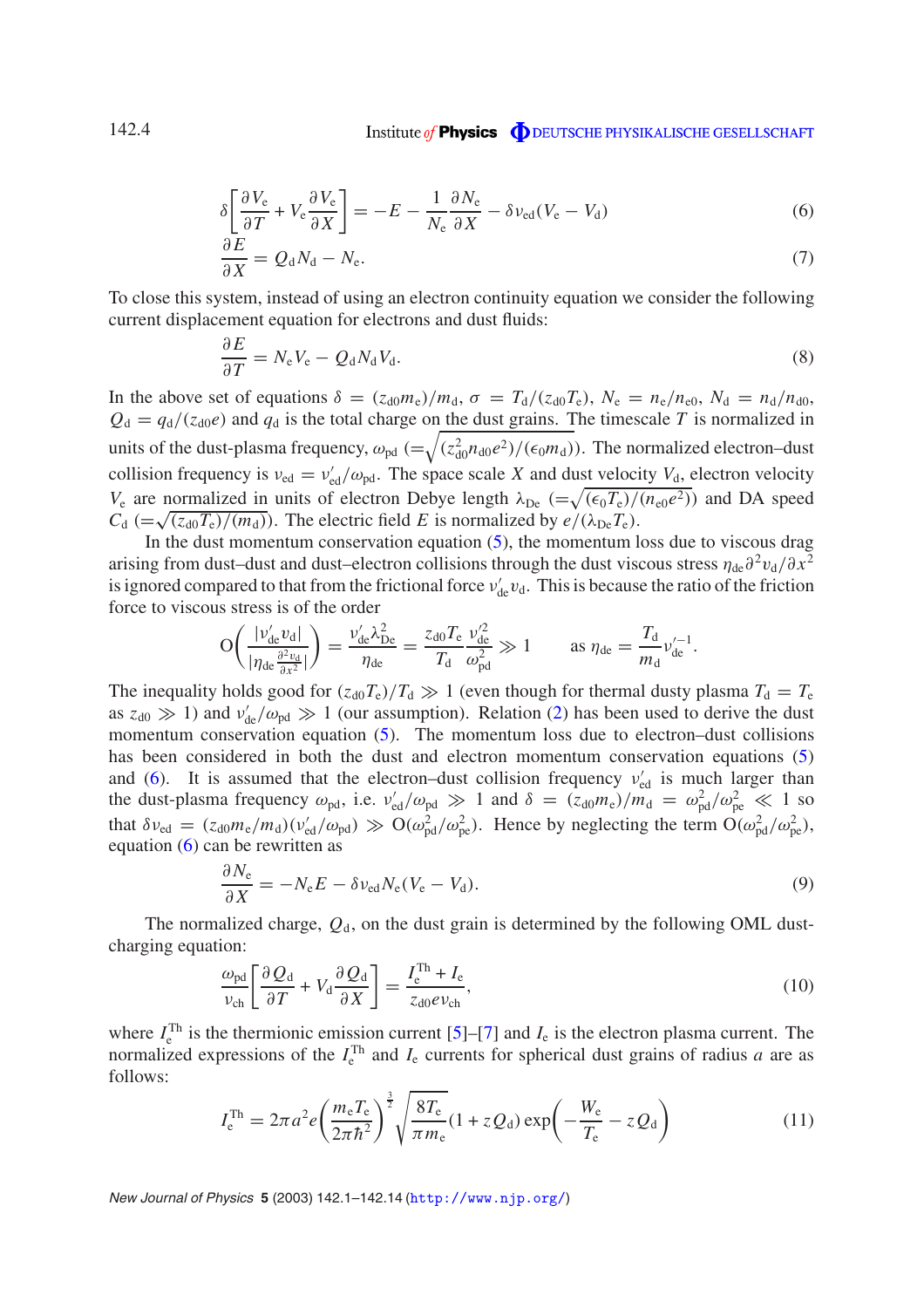and

$$
I_{\rm e} = -\pi a^2 e \sqrt{\frac{8T_{\rm e}}{\pi m_{\rm e}} n_{\rm e0} N_{\rm e} (1 + z Q_{\rm d})}
$$
(12)

where  $W_e$  is the work function,  $z = z_{d0}e^2/4\pi\epsilon_0 a T_e$  is the nondimensional dusty plasma parameter and  $4\pi\epsilon_0 a$  is the capacitance of the spherical dust grains of radius *a*.

The dust-charging frequency  $v_{ch}$  is given by

$$
\nu_{\rm ch} = -\frac{\partial (I_{\rm e}^{\rm Th} + I_{\rm e})}{\partial Q_{\rm d}} = \pi a^2 n_{\rm d0} \sqrt{\frac{8T_{\rm e}}{\pi m_{\rm e}}} z (1 + z) = \frac{a}{\sqrt{2\pi}} \frac{\omega_{\rm pe}^2}{V_{\rm te}} (1 + z),\tag{13}
$$

where  $\omega_{\text{ne}}$  is the electron plasma frequency and  $V_{\text{te}}$  is the electron thermal velocity.

#### **3. Nonlinear evolution equations**

Our aim is to find the equations for a single fluid (dust), which describe the behaviour of nonlinear DA waves. By eliminating  $N_e$  and  $V_e$  from equations (5), (7), (8) and (9)–(12), we obtain

$$
\frac{\partial N_{\rm d}}{\partial T} + \frac{\partial (N_{\rm d} V_{\rm d})}{\partial X} = 0 \tag{14}
$$

$$
N_{\rm d} \left[ \frac{\partial V_{\rm d}}{\partial T} + V_{\rm d} \frac{\partial V_{\rm d}}{\partial X} \right] = E \frac{\partial E}{\partial X} + \frac{\partial^2 E}{\partial X^2} - \sigma \frac{\partial N_{\rm d}}{\partial X} - \frac{\partial ((1 + \Delta Q)N_{\rm d})}{\partial X} \tag{15}
$$

$$
\delta\nu_{\rm ed} \left[ \frac{\partial E}{\partial T} + V_{\rm d} \frac{\partial E}{\partial X} \right] = E \frac{\partial E}{\partial X} + \frac{\partial^2 E}{\partial X^2} - \frac{\partial ((1 + \Delta Q)N_{\rm d})}{\partial X} - (1 + \Delta Q)N_{\rm d}E. \tag{16}
$$

The grain-charging equation  $(10)$  together with  $(11)$  and  $(12)$ , becomes

$$
\frac{\omega_{\rm pd}}{\nu_{\rm ch}} \left[ \frac{\partial \Delta Q}{\partial T} + V_{\rm d} \frac{\partial \Delta Q}{\partial X} \right] = \beta_{\rm d} \left[ ((1+z) + z \Delta Q) \left( \exp(-z \Delta Q) - (1+\Delta Q) N_{\rm d} + \frac{\partial E}{\partial X} \right) \right],\tag{17}
$$

where  $\beta_d = 1/(z(z+1))$  and  $\Delta Q$  is the perturbed part of the normalized dust charge  $Q_d$ , i.e.  $Q_d = 1 + \Delta Q$ .

In order to study the small-amplitude nonlinear DA wave in electron–dust two-component plasma, the reductive perturbation technique has been employed and the following stretched coordinate introduced:

$$
\xi = \epsilon^{\frac{1}{2}} (X - \lambda T); \qquad \tau = \epsilon^{\frac{3}{2}} T, \tag{18}
$$

where  $\lambda$  is the phase velocity of the linear DA wave normalized by the DA speed and  $\epsilon$  measures the order of the smallness of the perturbations.

The dynamical variables  $N_d$ ,  $V_d$ ,  $\Delta Q$  and the electric field *E* are expanded as

$$
f = f^{(0)} + \epsilon f^{(1)} + \epsilon^2 f^{(2)} + \cdots; \qquad E = \epsilon^{\frac{3}{2}} E^{(1)} + \epsilon^{\frac{5}{2}} E^{(2)} + \cdots,
$$
 (19)

where  $f^{(0)} = 1$  for  $f = N_d$  and  $f^{(0)} = 0$  for  $f = V_d$ ,  $\Delta Q$ .

To employ the reductive perturbation technique, we first consider the dust grain charging equation (17). Using stretching (18), perturbation expansion (19) for all the variables and expressions  $(11)$  and  $(12)$  we arrive at

New Journal of Physics **5** (2003) 142.1–142.14 (http://www.njp.org/)

142.5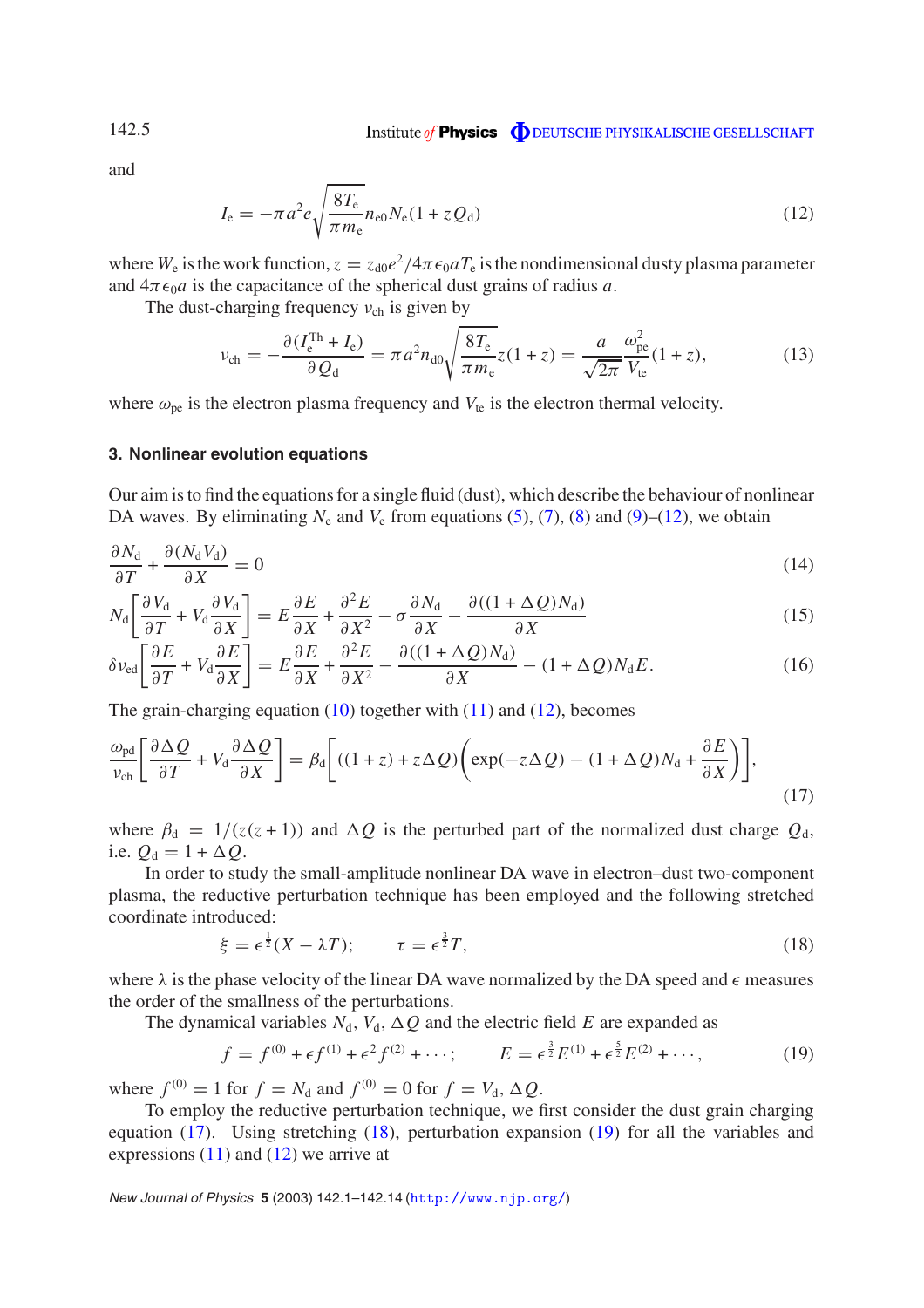$$
\frac{\omega_{\rm pd}}{\nu_{\rm ch}} \bigg[ (-\lambda \epsilon^{\frac{1}{2}} + \epsilon^{\frac{3}{2}} V_{\rm d}^{(1)}) \frac{\partial}{\partial \xi} + \epsilon^{\frac{3}{2}} \frac{\partial}{\partial \tau} \bigg] (\epsilon \Delta Q^{(1)} + \epsilon^2 \Delta Q^{(2)}) \n= -\beta_{\rm d} (1 + z) \bigg[ \epsilon ((1 + z) \Delta Q^{(1)} + N_{\rm d}^{(1)}) + \epsilon^2 \bigg( N_{\rm d}^{(2)} + (1 + z) \Delta Q^{(2)} \n+ \frac{1 + 2z}{z + 1} N_{\rm d}^{(1)} \Delta Q^{(1)} + \frac{z(2 - z)}{2} \Delta Q^{(1)^2} - \frac{\partial E^{(1)}}{\partial \xi} \bigg) \bigg].
$$
\n(20)

To include the effect of charge delay in nonlinear evolution equations and to make the nonlinear perturbation consistent with that of  $(18)$  and  $(19)$ , we chose the following scaling [16]:

$$
\frac{\omega_{\rm pd}}{\nu_{\rm ch}} = \nu_{\rm d}\sqrt{\epsilon},\tag{21}
$$

where  $v_d \approx O(1)$ . Using the above scaling in equation (20) and equating the terms in lowest powers of  $\epsilon$ , i.e. the term  $O(\epsilon)$  and the terms  $O(\epsilon^2)$ , we get the following equations:

$$
\Delta Q^{(1)} = -z\beta_d N_d^{(1)}\tag{22}
$$

$$
\Delta Q^{(2)} = -z\beta_d \left[ N_d^{(2)} + (1 + 2z)z\beta_d N_d^{(1)} \Delta Q^{(1)} + \frac{z(2 - z)}{2} \Delta Q^{(1)^2} - \frac{\partial E^{(1)}}{\partial \xi} \right] + \frac{\nu_d \lambda}{\beta_d (z + 1)^2} \frac{\partial \Delta Q^{(1)}}{\partial \xi}.
$$
\n(23)

The expression for the normalized electron–dust-collision frequency in terms of the dust-charging frequency can be rewritten as

$$
\nu_{\rm ed} = \frac{\nu_{\rm ed}'}{\omega_{\rm pd}} \Rightarrow \left(\frac{\sqrt{2\pi} \Lambda z}{z+1}\right) \left(\frac{\nu_{\rm ch}}{\omega_{\rm pd}}\right). \tag{24}
$$

To make the nonlinear perturbation consistent with that of (19) and (21), we assume the following scaling:

$$
\nu_{\rm ed} = \nu_{\rm c} \epsilon^{-\frac{1}{2}} \tag{25}
$$

where  $v_c \approx O(1)$ . The justification of scalings (21) and (25) is discussed in section 5.

Applying equations (19) and (25) to dynamical equations (14)–(16) and equating the terms at the lowest powers of  $\epsilon$  i.e.  $O(\epsilon^{\frac{3}{2}})$  and eliminating  $V_d^{(1)} = \lambda N_d^{(1)}$  $g_d^{(1)}$ , we get

$$
N_{\rm d}^{(1)} = \frac{\Delta Q^{(1)}}{\lambda^2 - 1 - \sigma} \tag{26}
$$

$$
\frac{\partial N_{\rm d}^{(1)}}{\partial \xi} = \lambda v_{\rm c} \delta \frac{\partial E^{(1)}}{\partial \xi} - E^{(1)} - \frac{\partial \Delta Q^{(1)}}{\partial \xi}.
$$
\n(27)

Equating the  $O(\epsilon^{\frac{5}{2}})$  terms, we get from (14)–(16)  $\partial N_{\rm d}^{\left(1\right)}$ d ∂τ  $+ 2λN_d^{(1)}$ d  $\partial N_{\rm d}^{(1)}$ d  $\frac{\partial^2 \mathbf{d}}{\partial \xi} = \lambda$  $\partial N_{\rm d}^{(2)}$ d  $\overline{\partial \xi}$  –  $\partial V_{\rm d}^{(2)}$ d ∂ξ (28)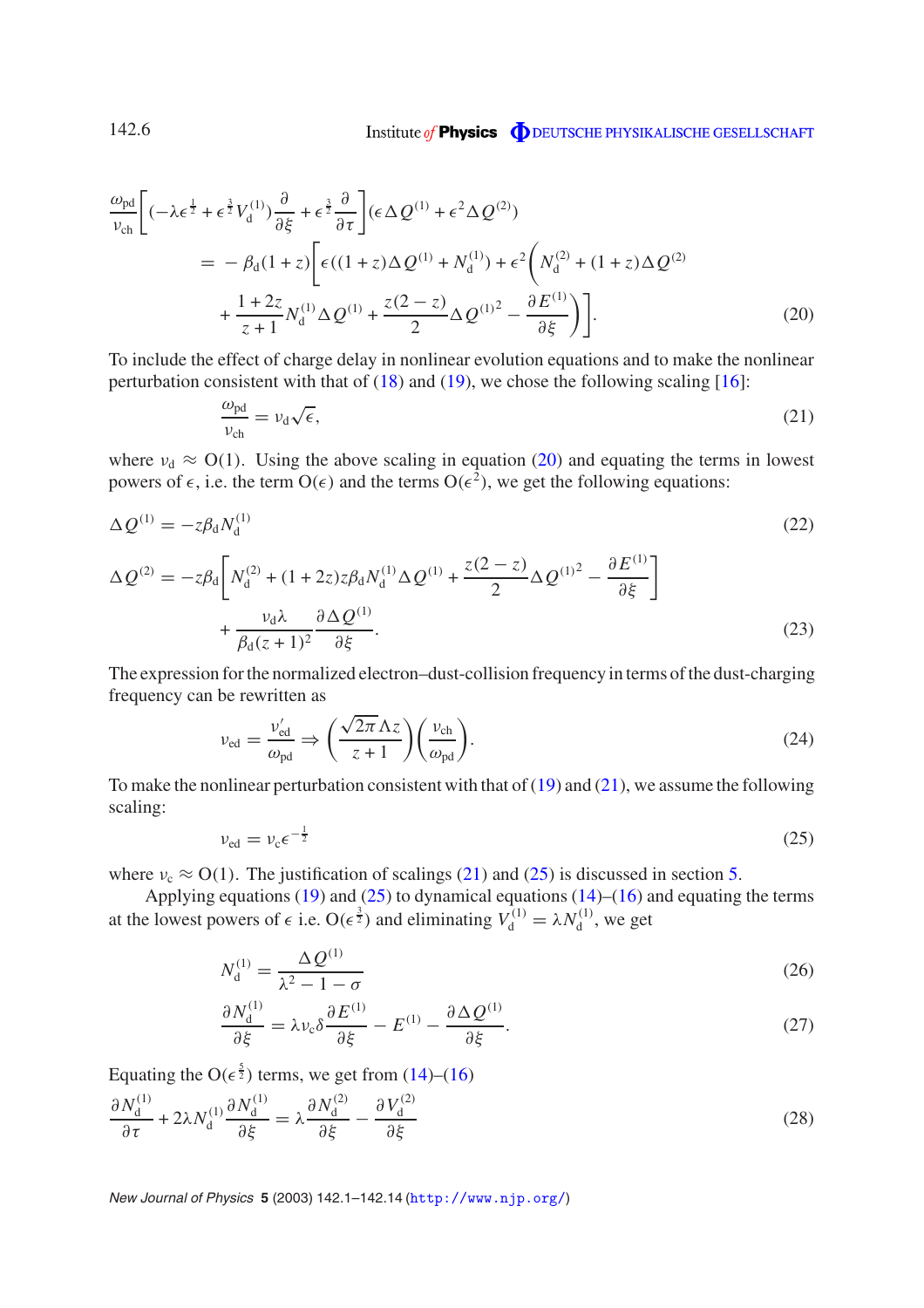$$
\lambda \frac{\partial N_d^{(1)}}{\partial \tau} - \frac{\partial^2 E^{(1)}}{\partial \xi^2} + \frac{\partial (\Delta Q^{(1)} N_d^{(1)})}{\partial \xi} = \lambda \frac{\partial V_d^{(2)}}{\partial \xi} - (1 + \sigma) \frac{\partial N_d^{(2)}}{\partial \xi} - \frac{\partial \Delta Q^{(2)}}{\partial \xi}
$$
(29)

$$
\delta\nu_c \frac{\partial E^{(1)}}{\partial \tau} + (N_d^{(1)} + \Delta Q^{(1)})E^{(1)} + \delta\lambda\nu_c N_d^{(1)} \frac{\partial E^{(1)}}{\partial \xi} - \frac{\partial^2 E^{(1)}}{\partial \xi^2} + \frac{\partial (\Delta Q^{(1)} N_d^{(1)})}{\partial \xi}
$$
  
=  $\delta\lambda\nu_c \frac{\partial E^{(2)}}{\partial \xi} - E^{(2)} - \frac{\partial \Delta Q^{(2)}}{\partial \xi} - \frac{\partial N_d^{(2)}}{\partial \xi}$ . (30)

For DA waves the value of  $\lambda$  follows from equations (22) and (26)

$$
\lambda = \sqrt{1 + \sigma - z\beta_d}.\tag{31}
$$

Here  $\beta_d$  arises due to the dust-charge variation. The above expression thus shows that the linear DA wave phase velocity is modified due to the dust-charge variation.

Eliminating  $\partial N_d^{(2)}$  $\frac{d^{(2)}}{d}$  ( $\frac{\partial \xi}{\partial \xi}$  from equations (29) and (30) and then using (22), the following relationship can be obtained:

$$
\frac{2\lambda}{1+\sigma} \frac{\partial N_{\rm d}^{(1)}}{\partial \tau} - \delta \nu_{\rm c} \frac{\partial E^{(1)}}{\partial \tau} - (1 - z\beta_{\rm d}) N_{\rm d}^{(1)} E^{(1)} + \frac{\sigma}{1+\sigma} \frac{\partial^2 E^{(1)}}{\partial \xi^2} + \frac{2\beta_{\rm d}\sigma}{(1+\sigma)} N_{\rm d}^{(1)} \frac{\partial N_{\rm d}^{(1)}}{\partial \xi} \n- \delta \lambda \nu_{\rm c} N_{\rm d}^{(1)} \frac{\partial E^{(1)}}{\partial \xi} = \frac{\lambda}{1+\sigma} \frac{\partial V_{\rm d}^{(2)}}{\partial \xi} + E^{(2)} - \delta \lambda \nu_{\rm c} \frac{\partial E^{(2)}}{\partial \xi} + \frac{\sigma}{1+\sigma} \frac{\partial \Delta Q^{(2)}}{\partial \xi}.
$$
\n(32)

Adding equation (30) with the resulting equation obtained by the elimination of  $\partial V_d^{(2)}$  $\int_{d}^{(2)}/\partial \xi$  from equations (28) and (32), we arrive at the following equation:

$$
2\lambda \frac{\partial N_d^{(1)}}{\partial \tau} + 2(\lambda^2 - 2z\beta_d)N_d^{(1)}\frac{\partial N_d^{(1)}}{\partial \xi} - \frac{\partial^2 E^{(1)}}{\partial \xi^2} = (\lambda^2 - 1 - \sigma)\frac{\partial N_d^{(2)}}{\partial \xi} - \frac{\partial \Delta Q^{(2)}}{\partial \xi}.
$$
 (33)

Finally using equations  $(22)$ ,  $(23)$  in  $(33)$  and then eliminating  $E^{(1)}$  with the help of equation  $(27)$ , we get the following mKdVB equation:

$$
\frac{\partial N_{\rm d}^{(1)}}{\partial \tau} + \alpha N_{\rm d}^{(1)} \frac{\partial N_{\rm d}^{(1)}}{\partial \xi} + \beta \frac{\partial^3 N_{\rm d}^{(1)}}{\partial \xi^3} = \nu \frac{\partial}{\partial \xi} \left[ \frac{\partial N_{\rm d}^{(1)}}{\partial \tau} + \alpha N_{\rm d}^{(1)} \frac{\partial N_{\rm d}^{(1)}}{\partial \xi} \right] + \mu \frac{\partial^2 N_{\rm d}^{(1)}}{\partial \xi^2},\tag{34}
$$

where

$$
\alpha = \frac{1}{\sqrt{1+\sigma - z\beta_d}} \left[ 1 + \sigma - 2z\beta_d + \frac{z^3 \beta_d^3}{2} ((1+z)^2 + 1) \right]
$$
(35)

$$
\beta = \frac{(1 - z\beta_d)^2}{2\sqrt{1 + \sigma - z\beta_d}} + \nu_c \nu_d \frac{\lambda(z + 1)\delta\beta_d}{2}
$$
\n(36)

$$
\nu = \nu_c \delta \sqrt{1 + \sigma - z\beta_d} \tag{37}
$$

$$
\mu = \nu_{\rm d} \frac{(z+1)\beta_{\rm d}}{2}.\tag{38}
$$

The above expressions show that the dust-charge variation modifies both the coefficient of nonlinearity  $\alpha$  and the coefficient of dispersion  $\beta$ , as the term  $\beta_d$  arising due to dust-charge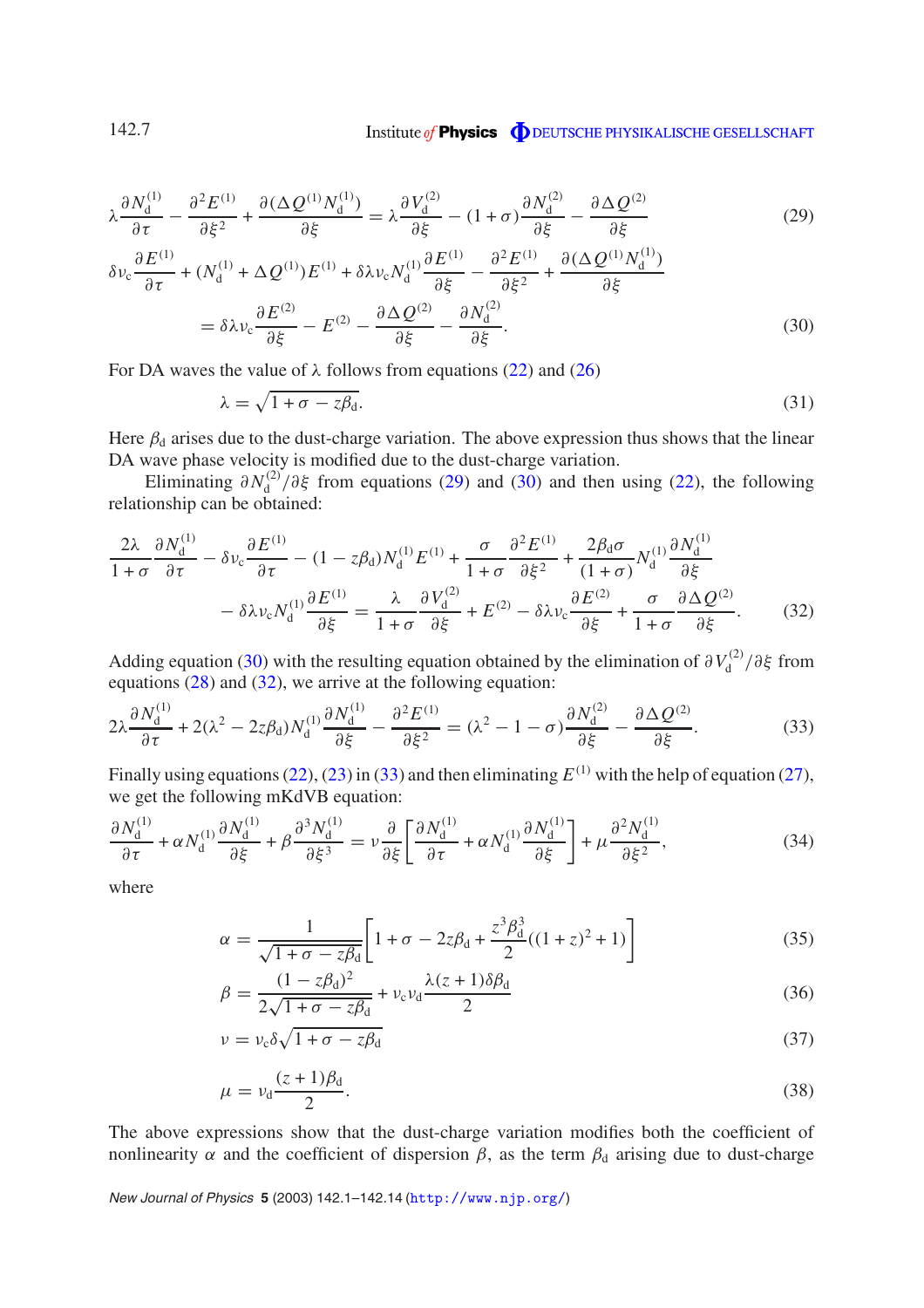| $T_{\rm e}=T_{\rm d}$<br>(eV) | $W_{\rm e}$<br>(eV)      | Zd0                   | $z = \frac{z_{\rm d0}e^2}{4\pi\epsilon_0 aT_{\rm e}}$ | $\frac{v_{ch}}{\omega_{pd}}$ | $v_{\text{ed}}$       |
|-------------------------------|--------------------------|-----------------------|-------------------------------------------------------|------------------------------|-----------------------|
| 5                             | 0.5                      | $1.126 \times 10^5$   | 32.436                                                | $3.625 \times 10^{3}$        | $3.47 \times 10^{4}$  |
|                               | $\mathfrak{D}$           | $1.115 \times 10^5$   | 32.136                                                | $3.609 \times 10^{3}$        | $3.462 \times 10^{4}$ |
|                               | $\overline{\mathcal{L}}$ | $1.096 \times 10^5$   | 31.556                                                | $3.579 \times 10^{3}$        | $3.44 \times 10^{4}$  |
| 0.5                           | 0.5                      | $9.75 \times 10^3$    | 28.082                                                | $3.3892 \times 10^{4}$       | $2.403 \times 10^5$   |
|                               | $\overline{2}$           | $8.709 \times 10^{3}$ | 25.082                                                | $3.216 \times 10^{4}$        | $2.358 \times 10^5$   |
|                               | $\overline{\mathcal{L}}$ | $6.695 \times 10^{3}$ | 19.282                                                | $2.852 \times 10^{4}$        | $2.246 \times 10^5$   |

**Table 1.** Values of  $v_{\text{ed}}$  for different plasma parameters.

variation is present in both the expressions, whereas in the case of two-component electron– ion plasma  $\alpha \approx 1$  and  $\beta \approx 0.5$ . The right-hand side (RHS) of equation (34) implies the generation of shock waves due to electron–dust collisions and also due to nonadiabatic dustcharge variations in a two-component electron–dust plasma (figures 3, 4). The RHS of (34) also shows that the in absence of nonadiabatic dust-charge variations i.e. if we neglect the charge delay ( $v_d \approx 0 \Rightarrow \mu \approx 0$ ), this equation reduces to a mKdV equation which is similar to a nonlinear equation derived by Kakutani and Kawahara [29] for two-component electron–ion plasma, and the dissipation is proportional to the electron–dust collision frequency  $v_{\text{ed}}$ . On the other hand, in the absence of electron–dust collisions ( $v_c \approx 0 \Rightarrow v \approx 0$ ), we recover the well known KdV–Burger equation and the dissipation is proportional to  $\mu$  arising due to the delay  $(v<sub>d</sub> \neq 0)$  in the charging. Hence the charge delay plays a dissipative role in dusty plasma and this dissipation leads to the formation of a shock wave (figure 3 with  $\nu = 0$ , dotted curve) in two-component dusty plasma. Again, with the help of relation (25) and by virtue of equation (24) the expression for  $\nu$  can be rewritten as

$$
\nu = \sqrt{\epsilon} \left( \frac{\sqrt{2\pi} \Lambda z}{z+1} \right) \left( \frac{\omega_{\text{pd}}}{\omega_{\text{pe}}} \right)^2 \left( \frac{\nu_{\text{ch}}}{\omega_{\text{pd}}} \right) \sqrt{1+\sigma - z\beta_{\text{d}}}.
$$
\n(39)

Similarly with the help of (21) the expression for  $\mu$  can be rewritten as

$$
\mu = \sqrt{\epsilon} \frac{(\nu_{\rm ch}/\omega_{\rm pd})(z+1)\beta_{\rm d}}{2} = \sqrt{\epsilon} \frac{1}{2z} \left(\frac{\nu_{\rm ch}}{\omega_{\rm pd}}\right)
$$
(40)

with  $\beta_d = 1/(z(z + 1))$ . From (39) and (40), we have

$$
\frac{\nu}{\mu} = \frac{\sqrt{8\pi} \Lambda z^2 \sqrt{1 + \sigma - z\beta_d}}{(z+1)} \left(\frac{\omega_{\text{pd}}}{\omega_{\text{pe}}}\right)^2.
$$
\n(41)

Using the numerical values given in table 1, we see that

 $\nu \ll \mu.$ (42)

Thus the dissipation arising due to the delay in the charging is much greater than the dissipation arising due to electron–dust collisions under the assumption that the electron–dust collision frequency is much greater than the dust-plasma frequency in two-component dusty plasma.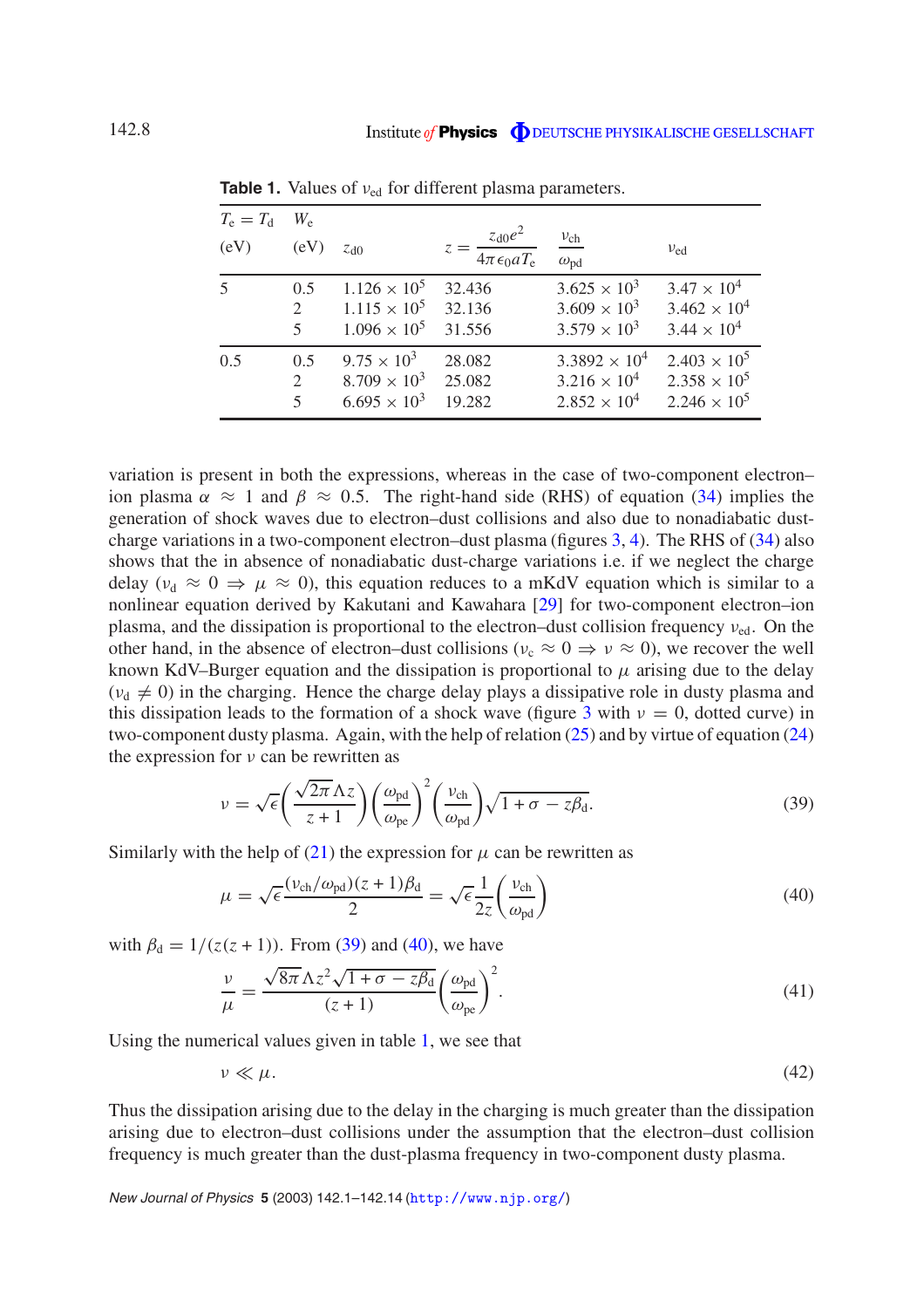

**Figure 1.** Variation of coefficient of nonlinear  $\alpha$  (equation (35)) with the work function,  $W_e$ , for  $T_d = T_e$ . The solid curve represents  $T_e = 5$  eV and the dotted curve represents  $T_e = 0.5$  eV.

#### **4. Shock-wave solution**

On transforming to the wave frame

$$
\eta = V\tau - \xi = \sqrt{\epsilon} \frac{[C_{\rm d}(\lambda + \epsilon V)t - x]}{\lambda_{\rm De}} \tag{43}
$$

the modified KdVB equation (34) reduces to

$$
\frac{d^2 N_d^{(1)}}{d\eta^2} = \frac{V}{\beta} N_d^{(1)} - \frac{\alpha}{2\beta} N_d^{(1)^2} - \frac{\mu - \nu V}{\beta} \frac{dN_d^{(1)}}{d\eta} - \frac{\alpha \nu}{\beta} N_d^{(1)} \frac{dN_d^{(1)}}{d\eta}.
$$
 (44)

On introducing the transformations

$$
N_{\rm d}^{(1)} = u; \qquad \frac{\mathrm{d}N_{\rm d}^{(1)}}{\mathrm{d}\eta} = v \tag{45}
$$

equation (44) is rewritten as a set of simultaneous equations for *u* and v

$$
\frac{du}{d\eta} = v; \qquad \frac{dv}{d\eta} = \frac{V}{\beta}u - \frac{\alpha}{2\beta}u^2 - \frac{\mu - vV}{\beta}v - \frac{\alpha v}{\beta}vu.
$$
\n(46)

This system of equations has two singular points at  $(u, v) = (0, 0)$  and  $(2V/\alpha, 0)$ . The first one, i.e.  $(u, v) = (0, 0)$ , is a saddle point, whereas  $(u, v) = (2V/\alpha, 0)$  is a stable node or a stable focus according to

$$
(\mu + \nu V)^2 > \text{ or } < 4\beta V. \tag{47}
$$

A stable node corresponds to a monotonic shock (dissipation dominant) front (figure 4) while a stable focus implies that the shock structure is oscillatory (dispersion dominant) (figure 3).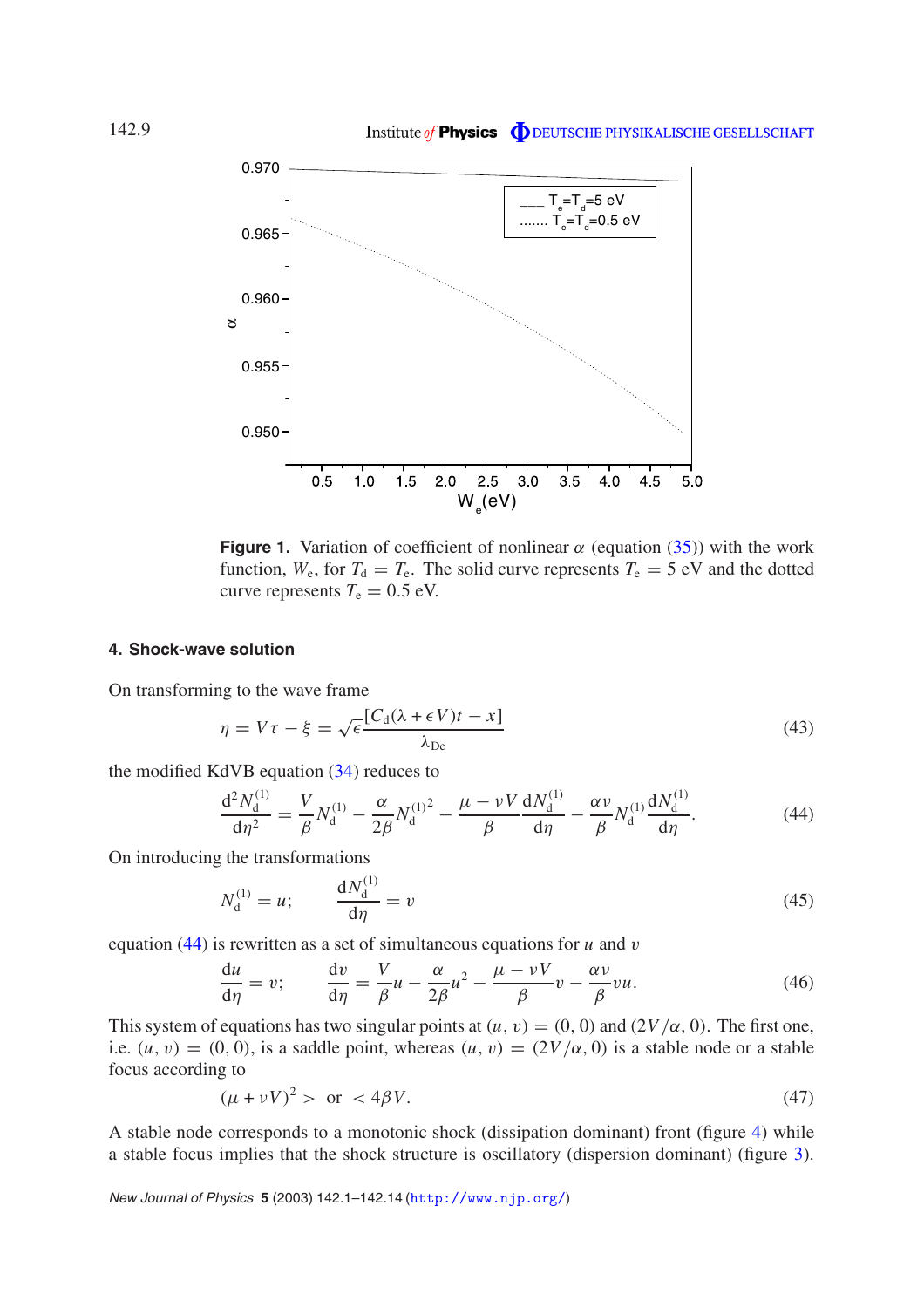

**Figure 2.** Variation in coefficient of dispersion,  $\beta$  (equation (36)), with the work function,  $W_e$ . The other plasma parameters are the same as in figure 1.

Introducing the shock Mach number, M, defined as the ratio of the velocity  $C_d(\lambda + \epsilon V)$  of the nonlinear wave to the DA(linear) wave velocity  $C_d \lambda$ 

$$
M = 1 + \epsilon \frac{V}{\lambda} \tag{48}
$$

criterion (47) can be re-expressed as

$$
[\delta V \lambda \nu_{\rm ed}' + 0.5(z+1)\beta_{\rm d}\nu_{\rm ch}]^{2} > \text{ or } < \frac{4V^{2}\omega_{\rm pd}^{2}\beta}{\lambda(M-1)}
$$
(49)

using equations  $(25)$  and  $(48)$ .

#### **5. Numerical results and discussions**

In our numerical analysis, we considered the following dusty plasma parameters: plasma temperature  $T_e = T_d = 5$  eV, 0.5 eV; dust number density  $n_{d0} \approx 5 \times 10^{13} m^{-3}$ ; average dust grain radius *a* ≈ 1  $\mu$ m; dust mass density  $\rho_d \approx 10^3$  kg m<sup>-3</sup> so that the dust mass  $m_d \approx \frac{4}{3}$  $rac{4}{3}\pi\rho_{\rm d}a^3 \approx$  $4.19 \times 10^{-15}$  kg; electron mass  $m_e \approx 9.1094 \times 10^{-31}$  kg implies  $m_e/m_d \approx 2.17 \times 10^{-16}$ . The values of the ratio of the dust-charging frequency ( $v_{ch}$ ) to the dust-plasma frequency ( $\omega_{nd}$ ) and the values of the normalized electron–dust collision frequency  $(v_{\text{ed}})$  (equation (24)) are shown in table 1 for different values of the plasma temperature,  $T_e$ , and the work function,  $W_e$ . It is found that for  $T_e = T_d = 5$  eV,  $\omega_{pd}/v_{ch} \approx O(10^{-3})$  and for  $T_e = T_d = 0.5$  eV, it is  $O(10^{-4})$ . Hence, to include the effects of charge delay, these values justify the scaling  $\omega_{\rm pd}/v_{\rm ch} \approx v_{\rm d}\epsilon^{1/2}$  (equation (21)) on the basis of which charging equation (equation (18)) is approximated. This table also shows that for  $T_e = T_d = 5$  eV, the normalized (normalized by the dust-plasma frequency,  $\omega_{pd}$ ) electron–dust collision frequency is  $1/\nu_{ed} \approx O(10^{-4})$ ) and for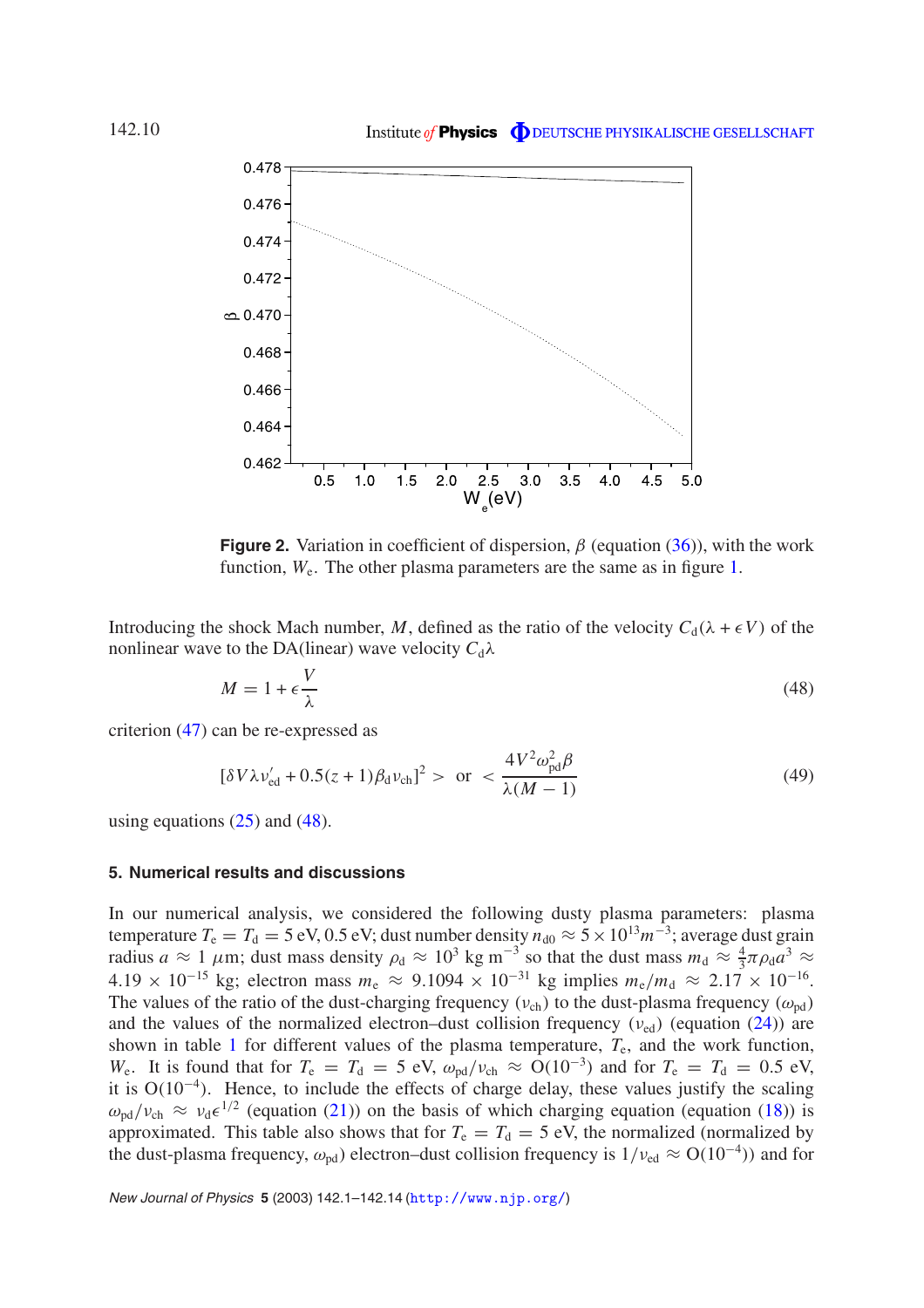

**Figure 3.** Oscillatory shock for weak dissipation with  $M = 2$ ,  $T_e = 5$  eV and the work function  $W_e = 2$  eV. The solid curve represents the oscillatory shock for both dissipations (collisional and nonadiabatic), whereas the dotted curve represents the dissipation due to just nonadiabatic dust-charge variation.

 $T_e = T_d = 0.5 \text{ eV}$ , it is  $O(10^{-5})$  so that  $v_{\text{ed}} \gg 1$  and hence it can be assumed that  $1/v_{\text{ed}} \approx O(\sqrt{\epsilon})$ . Thus the numerical values justify our assumption that the electron–dust collision frequency is greater than the dust-plasma frequency and also justify the scaling  $v_{\text{ed}} \approx v_c \epsilon^{-1/2}$  (equation (25)). This table also suggests that with the increased work function *W*<sup>e</sup> , the dust-charging frequency decreases, whereas with the increase in plasma temperature, the charging frequency increases.

Figures 1 and 2 show the variations in the coefficient of the nonlinear term,  $\alpha$ , and the coefficient of the dispersive term,  $\beta$ , with the work function,  $W_e$ , for different plasma temperatures. Figure 2 shows that the nonlinearity of the DA wave decreases with  $W_e$  and increases with the plasma temperature. Figure 3 shows that  $\beta$  behaves in a qualitatively similar way to  $\alpha$ .

The system of equations (46) have been solved numerically by the usual Runge–Kutta– Felhberg method with the help of the values of the above-mentioned parameters. Figures 3 and 4 are drawn for  $W_e = 2$ ,  $T_d = T_e = 5$  eV and Mach number  $M = 2$ . In figure 3 the solid curve represents the oscillatory shock structure for the dissipation arising due to both the electron–dust collision and nonadiabatic dust-charge variations. The dotted curve represents the same for the dissipation arising only due to the nonadiabatic dust-charge variation, i.e. dissipation arising due to a delay in the charging. This figure shows that the DA wave in a two-component electron– dust plasma exhibits an oscillatory shock wave. Figure 4 is drawn for  $T_e = T_d = 5$  eV and  $W_e = 2$  eV and shows the monotonic nature of the DA shock wave. These two figures also show the transition of an oscillatory shock to a monotonic shock when the dissipation increases.

Figure 5 shows that the shock strength given by

$$
[\epsilon N_{\rm d}^{(1)}]_{\rm max} = \epsilon \frac{2V}{\alpha} = \frac{4(M-1)(1+\sigma - z\beta_{\rm d})}{2(1+\sigma - z\beta_{\rm d}) + z^3 \beta_{\rm d}^3((1+z)^2 + 1)}
$$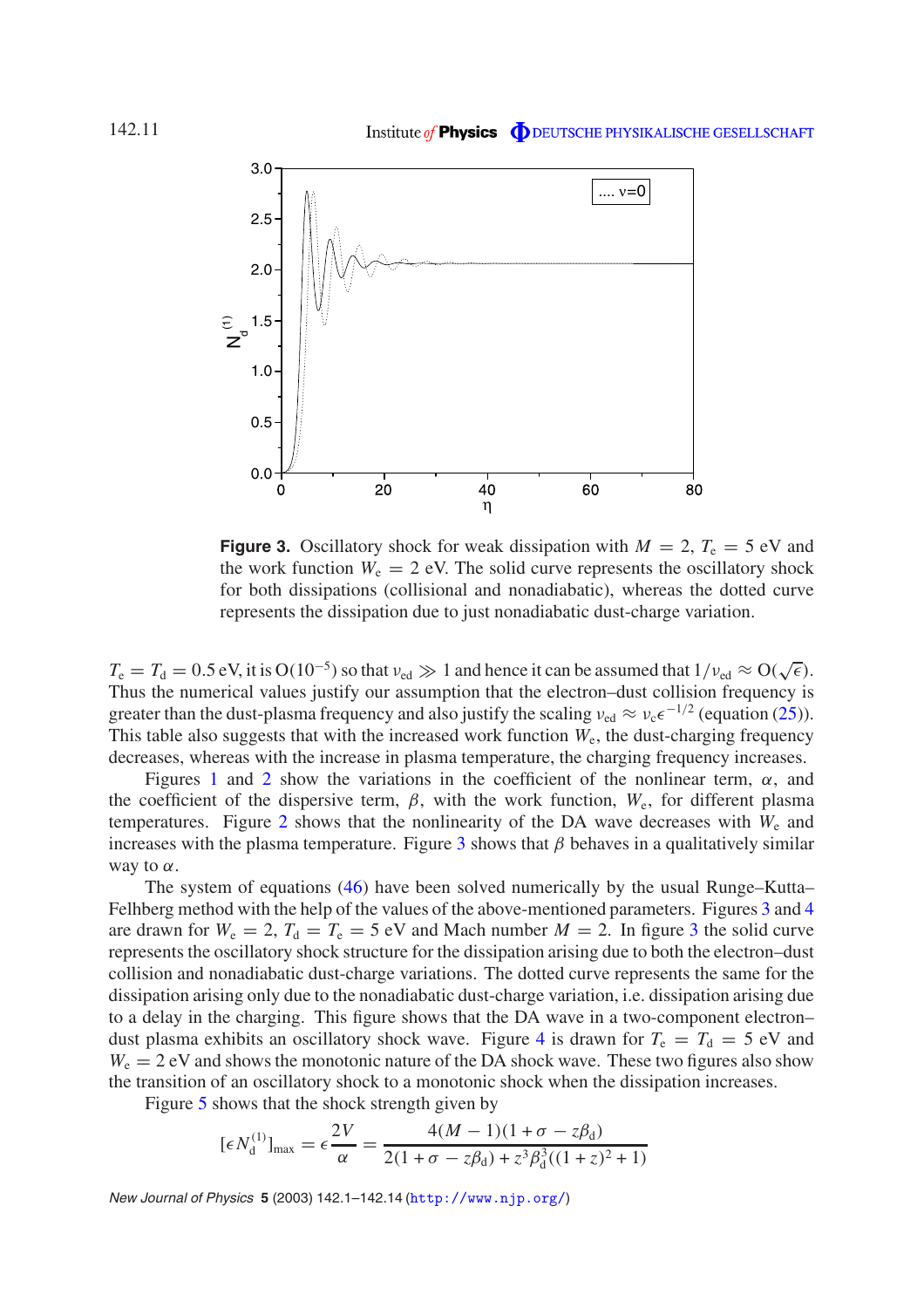

**Figure 4.** Monotonic shock structure for moderate dissipation.



**Figure 5.** Variation in shock strength with the work function,  $W_e$ , for  $T_d = T_e =$ 5 eV (solid curve) and  $T_d = T_e = 0.5$  eV (dotted curve).

increases as the work function, *W*<sup>e</sup> , increases. This figure also shows that as the plasma temperature increases, the shock strength decreases. Thus the DA shock speed increases as the work function increases and the plasma temperature decreases.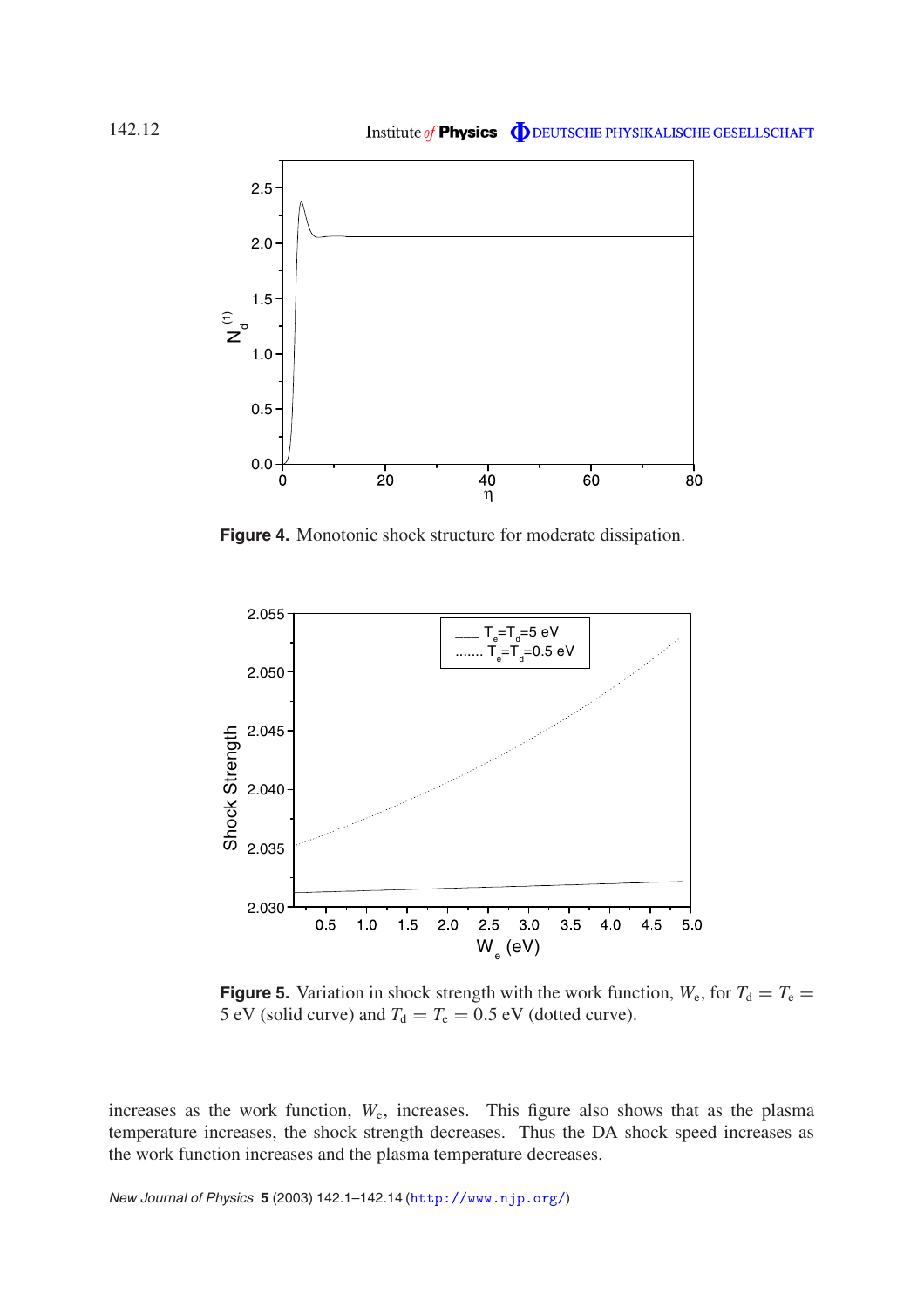#### 142.13

#### **6. Summary**

We summarize the results as follows.

- (1) In this paper the nonlinear characteristics of a DA wave in two-component electron–dust (positively charged due to thermionic emission) dusty plasma has been studied incorporating nonadiabatic dust-charge variations (i.e. the charge delay has been included) under the assumption that the electron–dust collision frequency is greater than the dust-plasma frequency (by equation (25) and table 1). It is seen that the nonlinear DA wave is governed by a mKdVB equation (34). The dissipation arising due to the delay in the charging leads to the formation of a shock wave in two-component dusty plasma.
- (2) Numerical investigation shows that the nonlinear DA wave described by the modified mKdVB equation possesses both compressional oscillatory (dispersion dominant) (figure 3) and monotonic (dissipation dominant) (figure 4) shock-wave solutions. The dissipation causes the shock wave to arise due to the electron–dust collision and the delay in the charging of the dust grains. The shock strength increases as the work function, *W*<sup>e</sup> , increases and decreases as the plasma temperature decreases(figure 5).
- (3) The thermionic emission modifies the nonlinear propagation characteristics of a DA wave in a two-component electron–dust plasma (figures 1 and 2).
- (4) The dissipation arising due to a delay in the charging has larger effect on the DA wave than the electron–dust collision-induced dissipation under the assumption  $v_{\rm ed} = v'_{\rm ed}/\omega_{\rm pd} \gg 1$  in two-component electron–dust dusty plasma (equation (42)).

#### **Acknowledgments**

The author would like to thank Professors M R Gupta and M Khan of the Centre for Plasma Studies, Faculty of Science, Jadavpur University, Kolkata-700 032, for their valuable suggestions on improving the manuscript. The author would also like to thank the referee for his (her) critical review and valuable suggestions for improving the paper.

#### **References**

- [1] Shukla P K and Silin V P 1992 *Phys. Scr.* **45** 508
- [2] Rao N N, Shukla P K and Yu M Y 1990 *Planet. Space Sci.* **38** 543
- [3] Rosenberg M and Mendis D A 1995 *IEEE Trans. Plasma. Sci.* **23** 177
- [4] Sickafoose A A, Colwell J E, Horyani M and Robertson S 2000 *Phys. Rev. Lett.* **84** 6034
- [5] Fortov V E, Nefedov A P, Petrov O F, Samarian A A and Chernyschev A V 1996 *Phys. Rev.* E **54** R2236
- [6] Khodataev Y K, Khrapak S A, Nefedov A P and Petrov O F 1998 *Phys. Rev.* E **57** 7086
- [7] Mendis D A 1996 *Advances in Dusty Plasma* ed P K Shukla, D A Mendis and T Desai (Singapore: World Scientific) p 3
	- Sorasio G, Mendis D A and Rosenberg M 2001 *Planet. Space Sci.* **49** 1257 Sodha M S and Guha S 1971 *Adv. Plasma Phys.* **4** 219
- [8] Rao N N 1999 *Phys. Plasmas* **6** 4414 RaoNN 2000 *Phys. Plasmas* **7** 795 Avinash K 2001 *Phys. Plasmas* **8** 3897 Verheest F and Shukla P K 2002 *Phys. Plasmas* **9** 1113
- [9] Varma R K, Shukla P K and Krishan V 1993 *Phys. Rev.* E **47** 3612